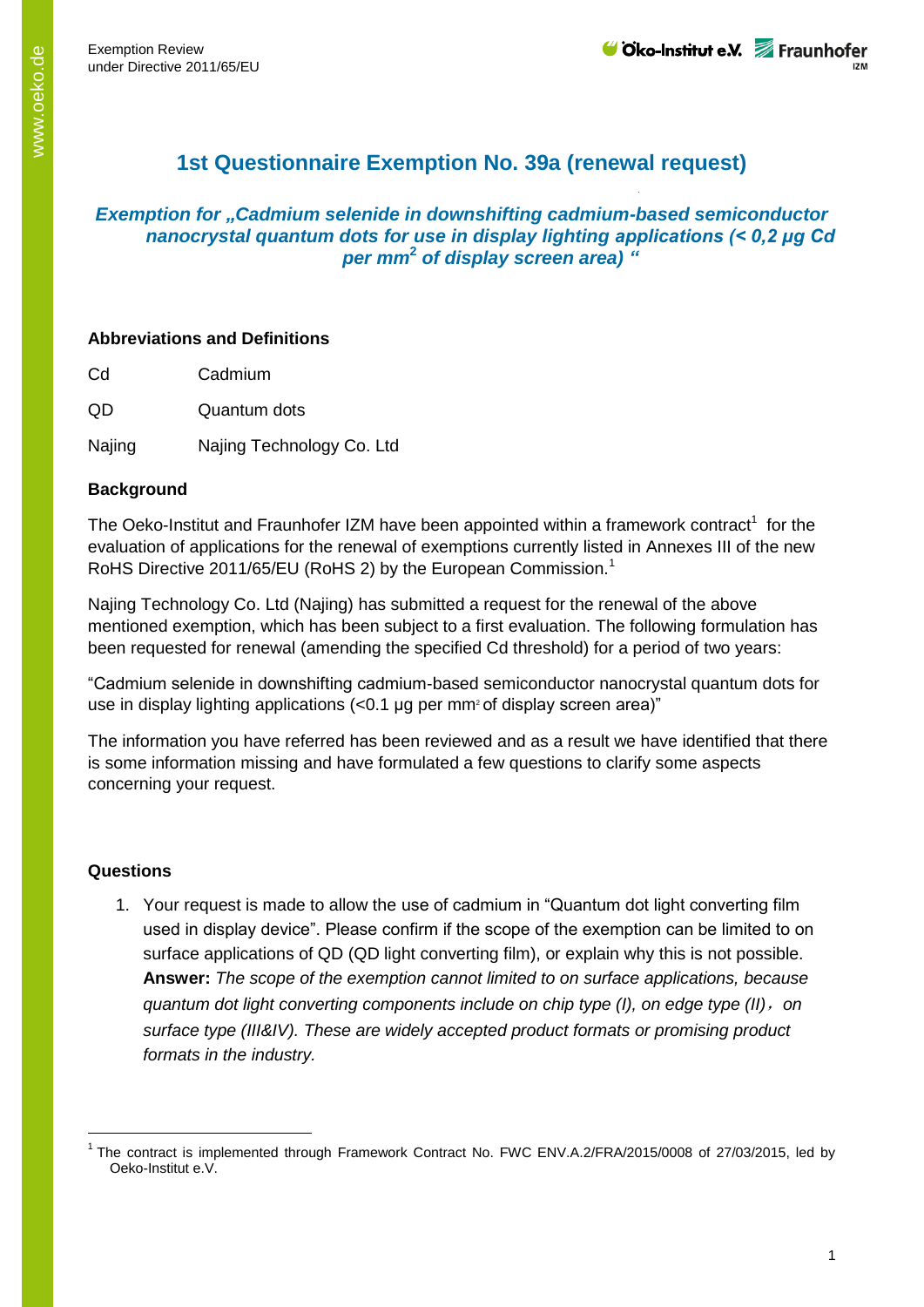Cko-Institut e.V. Fraunhofer



- 2. You request a renewal of two years in May 2018. Further on (see 7(b)) it is estimated that InP substitutes shall reach parity in 2020 and full commercialisation by 2022. Please clarify if the renewal is requested until May 2020 or until when the renewal is requested. **Answer:** *The renewal requested by us is until October 31, 2021, two years after October 31, 2019.*
- 3. You state "The high quantum efficiency of the Cd QDs is typically higher than 88%, which is necessary for QD film based backlights to deliver higher power efficiency (12% - 45% more energy efficient than traditional LED LCDs for colour gamut sizes from 70% NTSC to 100% NTSC). However, the quantum efficiency of the Cd-free QDs is lower than 70%". Please provide examples of applications and their efficiency to clarify the actual efficiency of applications and how they compare (i.e. refer to numerical efficiency in relation to products with identical function and display size and not the ranges reflected by "above 88 %/ lower than 70 %).

#### **Answer:**

*Quantum efficiency (QE) is the ratio of the amount of emitted photons to the amount of absorbed photons. We use the source spectrum and emission spectrum to integrate the amount of photons to get QE.*

$$
QE = (P2 - P4) / (P3 - P1)
$$

*P1=the number of blue wavelength photons of emission spectrum; P2= the number of excepting blue wavelength photons of emission spectrum; P3= the number of blue wavelength photons of source spectrum; P4= the number of non-blue wavelength photons of source spectrum.*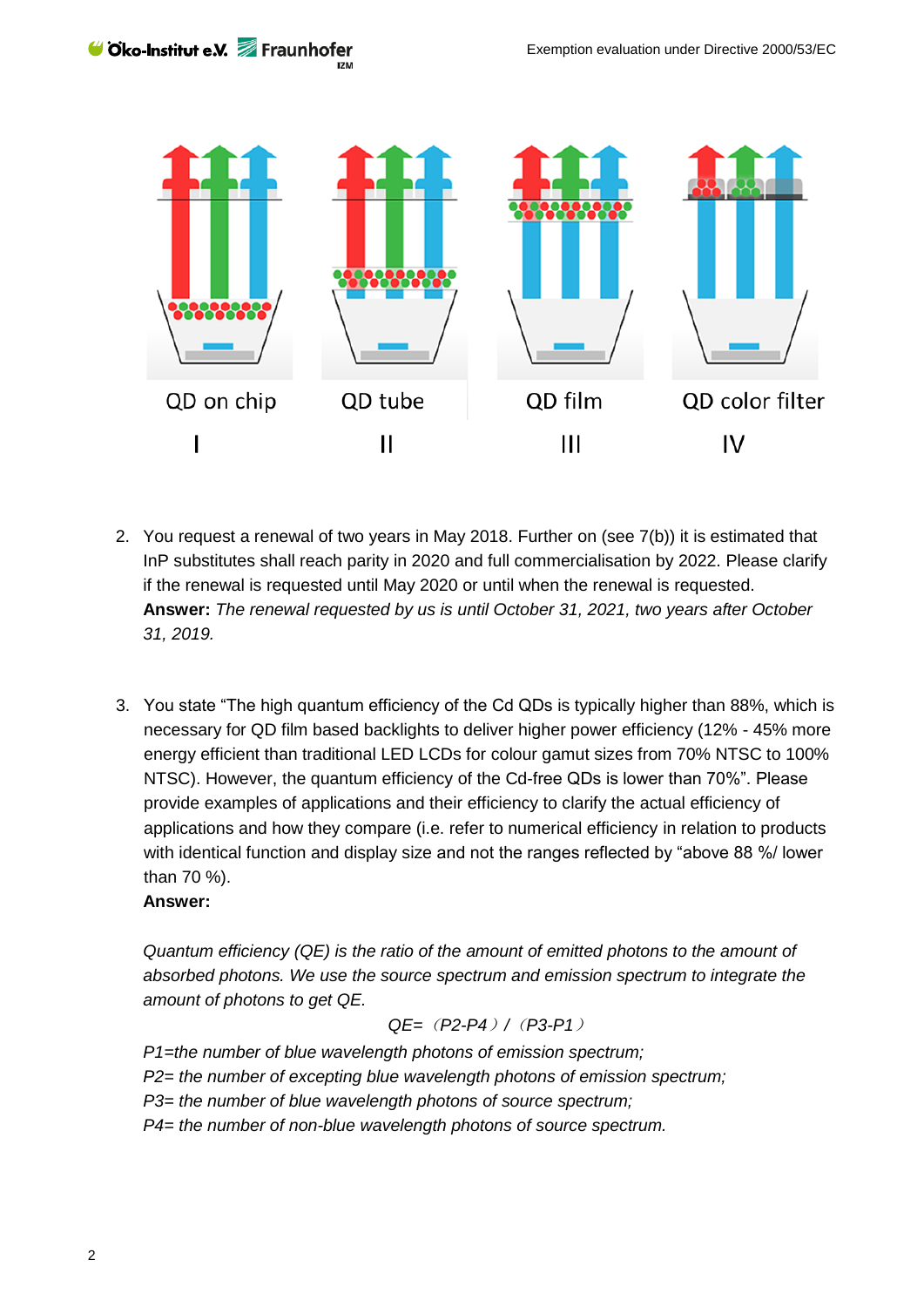*Three different QD films from three TV maker's products on sale were adopted for comparison experiments as below: Najing's QD film of TCL TV (XESS 55" X2)*、*3M's QD film of Hisense XT910 and Samsung's QD film of Samsung 55KS7300. The comparative test data with the three QD films using the same test fixture (TCL 55X2) as shown in Table 1, and the comparative test figure is as shown in Fig.1.*

*Table 1. The comparative test spectrum with the three QD films using the same test fixture (TCL 55X2)*

| TV product<br>NO.            | <b>Hisense</b><br>XT910 | <b>TCL55 X2</b>   |        |        | Samsung 55KS7300 |              |        |
|------------------------------|-------------------------|-------------------|--------|--------|------------------|--------------|--------|
| QD film's in-<br>formation   | 3M<br>(CdSe)            | Najing (CdSe)     |        |        | Samsung(Cd-free) |              |        |
| <b>Test fixture</b>          | <b>TCL 55 X2</b>        | <b>TCL 55 X2</b>  |        |        | <b>TCL 55 X2</b> |              |        |
| Quantum effi-<br>ciency (QE) | 92.81%                  | 89.56%            |        |        | 67.69%           |              |        |
| <b>Relative QE</b><br>ratio  | 100%                    | 96.50%            |        |        | 72.93%           |              |        |
| NTSC(1931)                   |                         | 105.48%<br>95.59% |        |        | 89.01%           |              |        |
| DCI-P3                       |                         |                   |        |        | 91.43%           |              |        |
|                              |                         | Luminance(nit)    | X      | y      | L(nit)           | $\mathsf{x}$ | y      |
| White                        |                         | 432               | 0.2839 | 0.2966 | 324              | 0.2840       | 0.2964 |
| $\mathsf{R}$                 |                         | 92                | 0.6871 | 0.3004 | 64.97            | 0.6825       | 0.3093 |
| G                            |                         | 293.33            | 0.2156 | 0.7146 | 227.55           | 0.2779       | 0.6547 |
| B                            |                         | 45.16             | 0.1535 | 0.0613 | 32.7             | 0.1492       | 0.0685 |

*The highest quantum efficiency of the CdSe QD is 92.81%, and the quantum efficiency of the Cd-Free QD is 67.69% in the same test fixture*. *We can conclude that the quantum efficiency of the Cd-free QD are 27.07% lower than the Cd QD in the same test fixture.*

*It is also apparent that the free-Cd QD's brightness is 25% lower than the CdSe's. The NTSC-1931 color gamut of the* fixture *of CdSe QD is 16.47% higher than the Cd-free QD-LCF. The DCI-P3 color gamut of the* fixture *of CdSe QD is 4.16% higher than Cd-free QD-LCF. Based on the above results, CdSe is superior to the Cd-free in brightness and color gamut.*

4. In your answer related to REACH aspects you mention the use of cadmium oxide, classified as a SVHC, as a cadmium precursor. Please explain what is meant by cadmium precursor, how this substance is used and whether it remains in the final application.